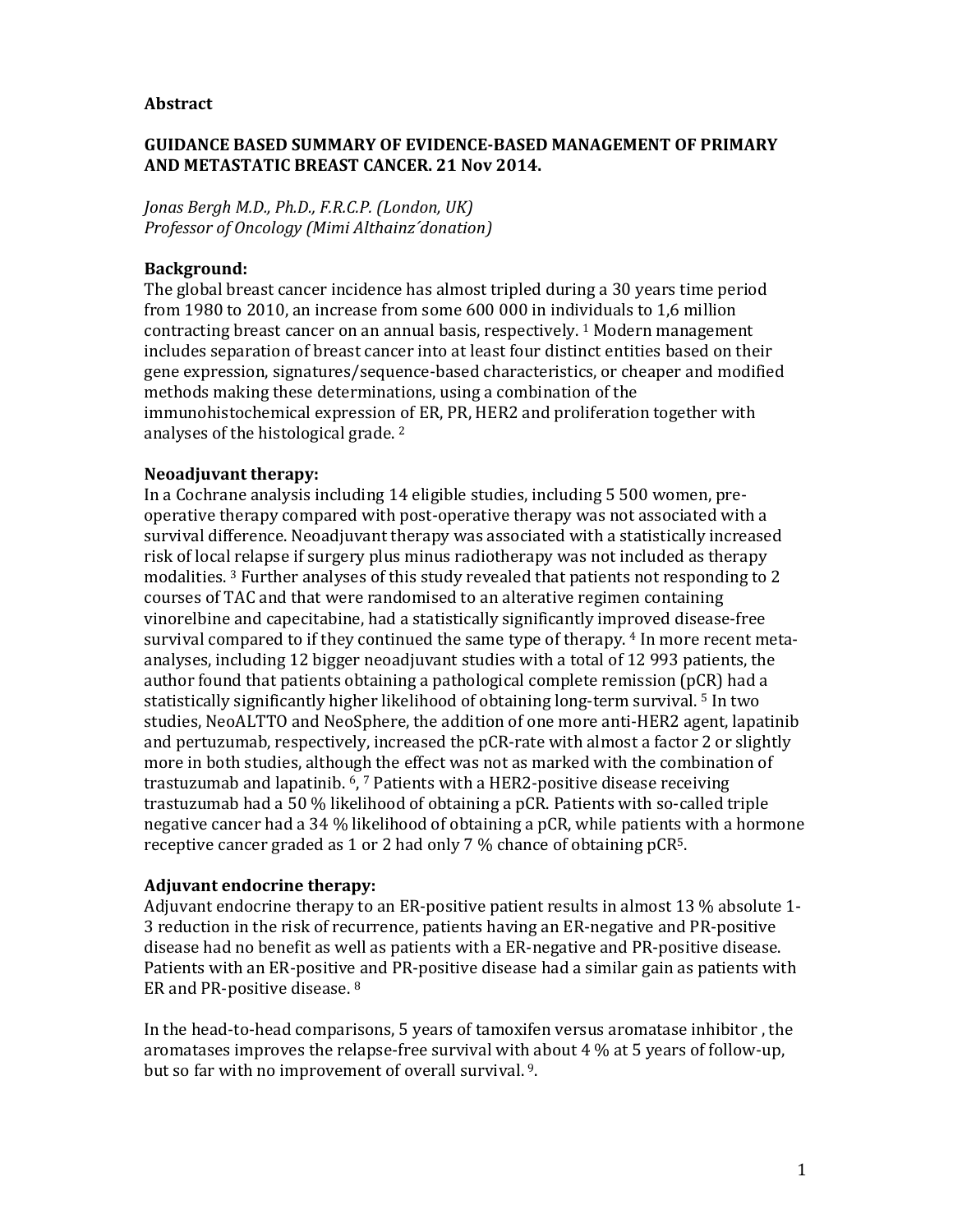Longer duration of endocrine therapy is beneficial; in the first published study five years of tamoxifen followed by some further years of the aromatase inhibitor resulted in a statistically significant survival improvement for the node positive group as well as improvement for five additional years. 10, <sup>11</sup> Furthermore, a meta analysis of 3 smaller studies, the Scotish study, NCBP, ECCO and the larger studies ATLAS and aTTom together resulted overall in a reduction in breast cancer mortality. 12 + Gray R unpublished data

## **Adjuvant chemotherapy:**

Based on some 100 000 randomised patients (45 000 to taxane-based regimens, 22 000 to anthracycline-based regimens, 31 000 to poly chemotherapy regimens and 5 000 patients to more or less of anthracyclines. <sup>13</sup>

In short, the *relative reductions* in recurrence- and breast cancer survival improvements are similar irrespective of age, ER-status, nodal status or tumour grades or tumour size. The absolute risk reduction is more obvious for patients with a higher risk compared with patients at a lower risk stratum, e.g a small luminal A like cancer with low risk has in practice no significant benefit by adding chemotherapy to the endocrine therapy.  $13$ The St Gallen guidelines from 2013 includes therapy recommendations for the immunohistochemical based groupings of breast cancer, aiming at giving endocrine therapy to ER-positive patients without adverse factors and chemotherapy to patients with adverse tumour factors, plus/minus anti-Her-2 based therapy and or endocrine therapy. <sup>14</sup>

### **Dose dense therapy:**

Dose dense therapy with different designs and strategies have been analysed in 10 trials. The disease-free and overall survivals were improved with dose dense regimens compared with standard regimens. <sup>15</sup>

#### **Adjuvant anti-HER2 based therapies:**

Several prospective and randomised studies have demonstrated survival gains by adding trastuzumab to chemotherapy, either in sequence or concurrently, the latter seems to be more effective. 16, <sup>17</sup>, <sup>18</sup> . The Slamon study BCIRG 006 included an anthracycline-free regimen, although that arm had numerically more relapses compared with the antracycline-based arm, having more secondary leukaemias/MDS and cardiac side effects.

Two years of trastuzumab is not better than one year <sup>17</sup>, and there are on-going studies investigating less than one year of therapy. So far, however, no data confirms the similar efficacy as the standard therapy of one year of trastuzumab.  $^{19}$  . In the ALTTO-study, 8 381 patients were randomised in a 4-armed study, the overall survival was statistically significantly worse for the lapatinib arm alone (HR 1.36, 95%, KI, 1.09-1.72) despite that these patients received one year of trastuzumab in addition, based on the datafrom the interim analysis (Perez et al., ESMO 2014). The two combined arms with trastuzumab and lapatinib tended to be slightly "better" compared with trastuzumab alone, although not statistically significant (Perez et al., ESMO 2014)

### **Adjuvant bisfosfonates:**

Individual data from 17 719 women was analysed. For the postmenopausal women a reduction in skeletal recurrences were noticed, as well as a reduction in breast cancer mortality by 17 %, although for some reason no effect was seen for the premenopausal group. (Coleman et al., SABCS 2013).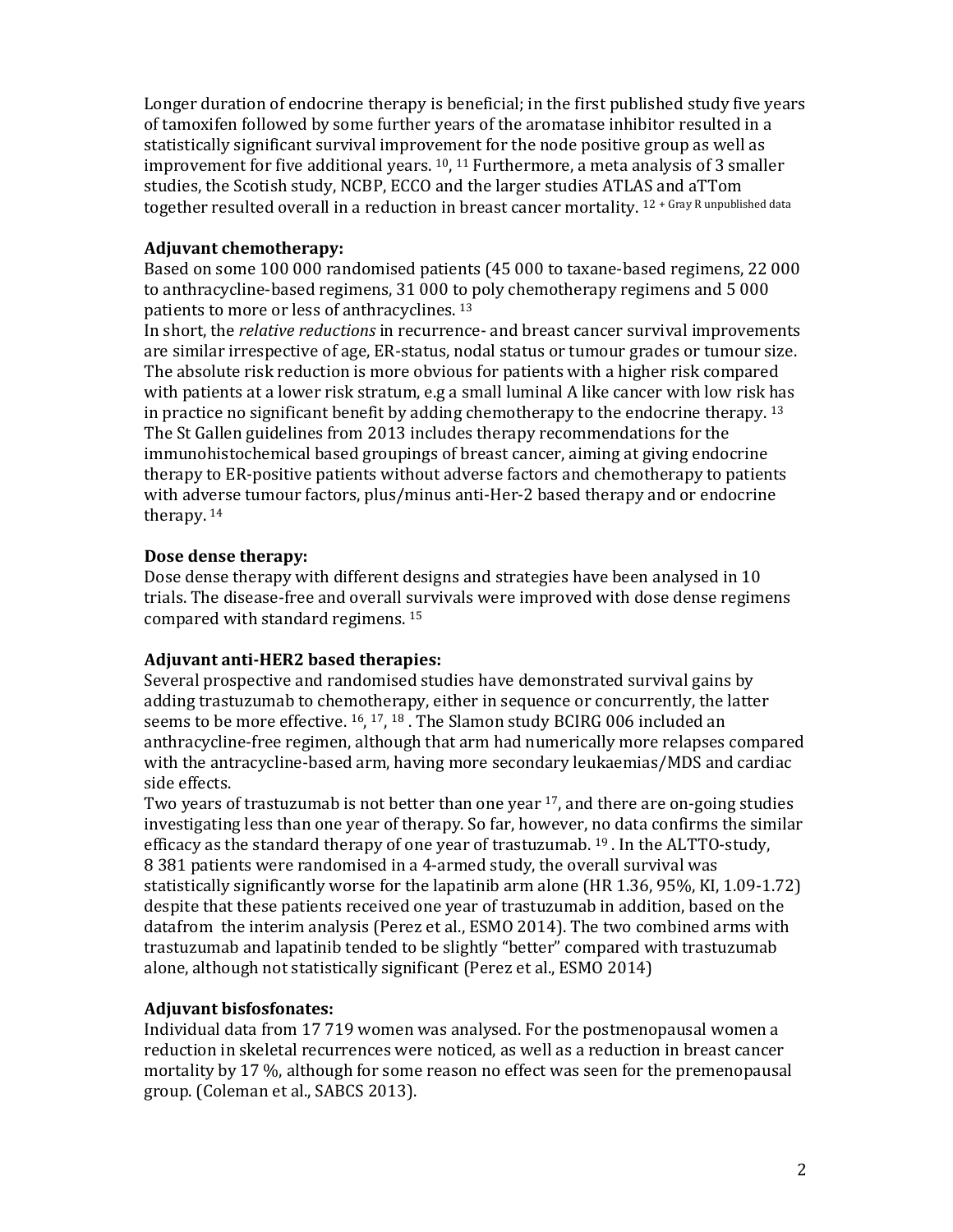### **Metastatic breast cancer:**

Some institutions have described marked improvements in survival for metastatic disease, while other population-based materials have failed to demonstrate any overall improvement in overall survival for metastatic disease, except for the younger individuals. <sup>20</sup>

Two prospective studies have demonstrated that by taking a biopsy from a radiological or clinical suspected metastatic lesion, you change management in 1/6-1/7 patients. 21, <sup>22</sup> Many retrospective studies have demonstrated lack of stability for standard markers like ER and PR (and to a lesser extent HER-2) in recurrent breast cancer, compared with the content in the primary cancer. <sup>23</sup>, <sup>24</sup> Some data indicate that given adjuvant therapies may influence the marker alterations. 24 Based on these prospective and retrospective findings, a biopsy of recurrent breast cancer is recommended in the updated guidelines from the consensus conference of advanced breast cancer. <sup>25</sup>

Patients with isolated local or loco regional recurrences should be treated firmly aiming at obtaining long-term survival by performing a combination of local therapy modalities and the use of systemic therapies based on the tumour characteristics. However, for the vast majority of the breast cancer patients, recurrence – systemic metastatic breast cancer - is a chronic disease requiring repeated tailored interventions based on the tumour characteristics. <sup>25</sup> In short, patients with visceral disease and with signs of rapid progression, in particular those with short relapse-free intervals should be treated with upfront chemotherapy if HER2-positive, anti HER2-based therapy should be added.

#### **Anti-HER2 based therapies in the metastatic setting:**

The combination of pertuzumab, trastuzumab and chemotherapy should be offered as first-line therapy of a verified HER2-positive metastatic disease, while the triple combinations adds almost 16 months in median survival prolongation. <sup>26</sup>, <sup>25</sup> Upon further progression of HER2-positive disease, a dual blockade of trastuzumab plus lapatinib results in an overall survival gain versus lapatinib alone with 4,5 months. <sup>27</sup> The use of trastuzumab emtansine compared with lapatinib capecitabine result in a 5,8 months median survival gain for the former regimen. <sup>28</sup>

It is generally agreed that patients progressing on HER2-based therapy, should be offered different types of HER2-based therapies by changing the chemotherapy backbone or by using the viable anti-HER2 agents. The evidence for these strategies is described in this short abstract, based on the data from the randomised studies, but there are still a lot of studies to be carried out in order to have full evidence of all these activities presently partly performed in the clinical management of breast cancer patients.

#### **Other targeted agents for metastatic breast cancer:**

Standard endocrine therapies, aromatase inhibitors and tamoxifen are of course the corner stone for patients with more indolent and verified ER expression 25. The combination of everolimus and examestane versus examestane alone, for patients with ER-positive disease, who had progressed on initial lestrozole or anastrozole therapy, resulted in a clinically meaningful improvement in progression-free survival for the combination arm with 4,6 months, but no statistically significant overall survival gain was recorded, although numerically it was a gain with a few months. 29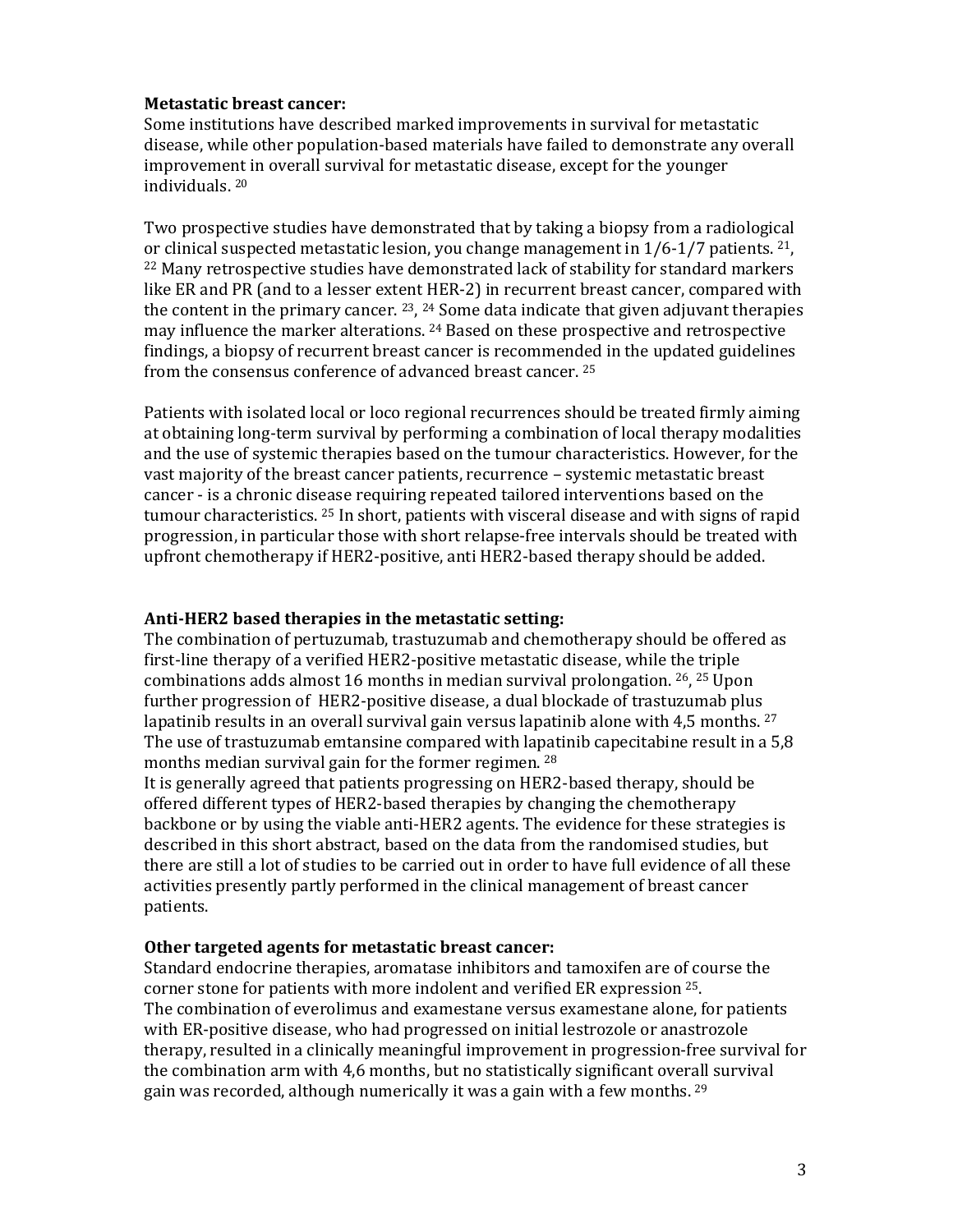More recently, the addition of the CDK4/6 inhibitor palbociclib to letrozole versus letrozole alone, resulted in rather marked improvement in progression-free survival, but so far no overall survival gain has been demonstrated (Finn et al., AACR 2014). This is a new and promising strategy, but further studies are needed. Proper research strategies are needed aiming at finding therapy predictive markers for CDK4/6 inhibition, as well as for blockade of mTOR and similar up- and down stream targets like PI3K and AKT.

# **Anti-angiogenic therapy:**

Anti-angiogenic therapy is theoretically a highly interesting therapy approach for management of cancer, including breast cancer. However, the use of adjuvant bevacizumab and the use in the metastatic setting have not resulted in major achievements, and no significant overall survival gains have so far been observed in the metastatic setting. Similarly, other compounds with anti-angiogenic capacities, like sunitinib and sorafenib, have not resulted in improvements in progression free- and overall survival, despite that marked increases in tumour response have been observed. <sup>30</sup>, Baselga et al., ESMO 2014

# **Conclusion:**

Neoadjuvant and adjuvant management of breast cancer is aiming at curing patients. Therapy should be selected based on risks and tumour marker signatures. Breast cancer is a very heterogeneous disease, and accordingly combination therapies have frequently been demonstrated to result in improved outcomes, i.e. the combination of chemotherapy and endocrine therapy and the combination of chemotherapy and anti-HER2 based therapies.

Management of recurrent breast cancer should be aiming at improving survival with a maintained and improved quality of life. This can normally be obtained by carefully analysing the clinical and tumour biological factors, aiming at tailored therapy approaches based on the tumour characteristics.

# **REFERENCES:**

1. Forouzanfar MH, Foreman KJ, Delossantos AM, et al. Breast and cervical cancer in 187 countries between 1980 and 2010: a systematic analysis. Lancet 2011;378:1461-84.

2. Kandoth C, McLellan MD, Vandin F, et al. Mutational landscape and significance across 12 major cancer types. Nature 2013;502:333-9.

3. Mieog J, van der Hage J, van de Velde C. Preoperative chemotherapy for women with operable breast cancer

. John Wiley & Sons, Ltd.

http://www.mrw.interscience.wiley.com/cochrane/clsysrev/articles/CD005002/frame .html; 2007.

4. von Minckwitz G, Blohmer JU, Costa SD, et al. Response-guided neoadjuvant chemotherapy for breast cancer. Journal of clinical oncology : official journal of the American Society of Clinical Oncology 2013;31:3623-30.

5. Cortazar P, Zhang L, Untch M, et al. Pathological complete response and long-term clinical benefit in breast cancer: the CTNeoBC pooled analysis. Lancet 2014.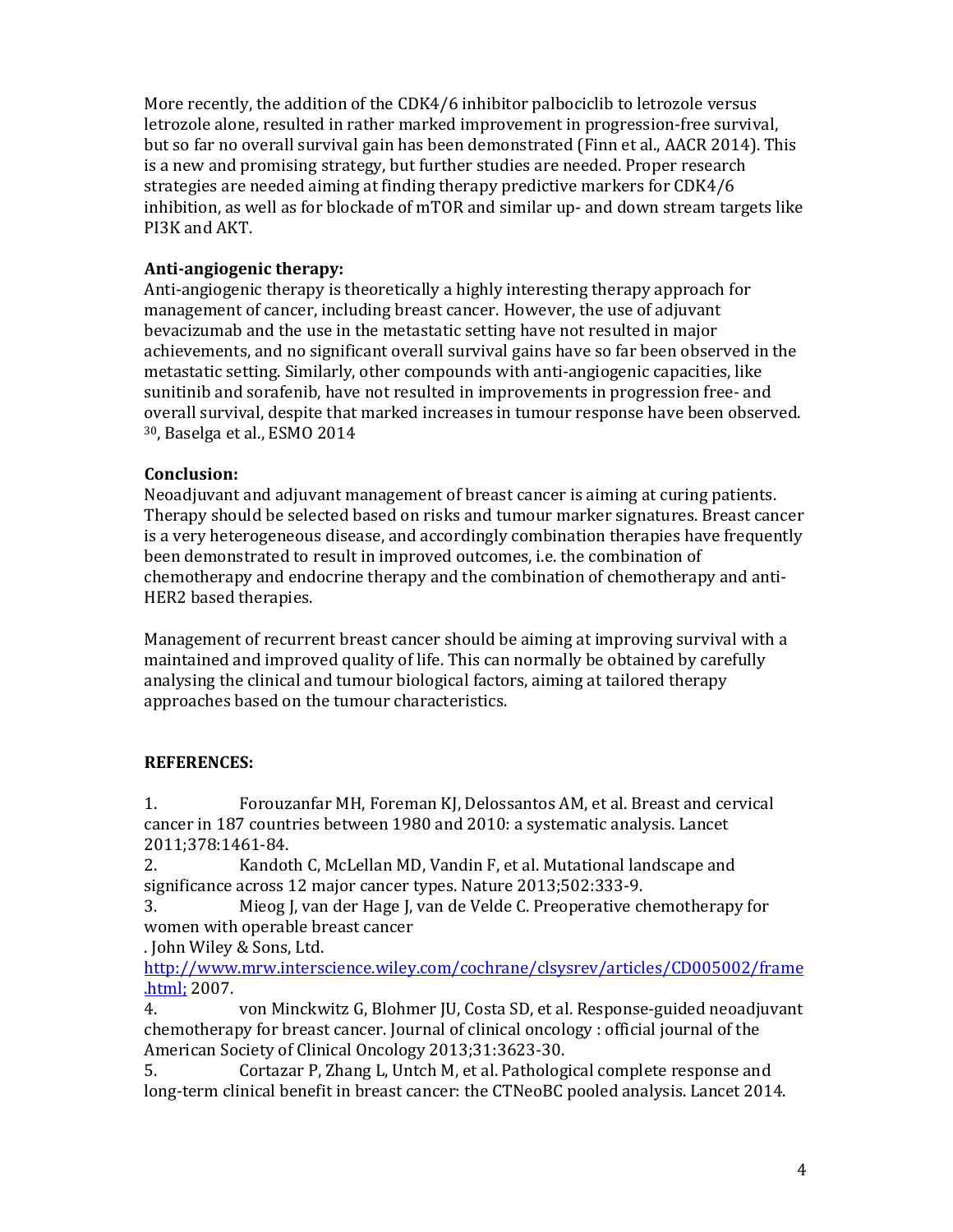6. Baselga J, Bradbury I, Eidtmann H, et al. Lapatinib with trastuzumab for HER2-positive early breast cancer (NeoALTTO): a randomised, open-label, multicentre, phase 3 trial. Lancet 2012;379:633-40.

7. Gianni L, Pienkowski T, Im YH, et al. Efficacy and safety of neoadjuvant pertuzumab and trastuzumab in women with locally advanced, inflammatory, or early HER2-positive breast cancer (NeoSphere): a randomised multicentre, open-label, phase 2 trial. The lancet oncology 2012;13:25-32.

8. EBCTCG. Relevance of breast cancer hormone receptors and other factors to the efficacy of adjuvant tamoxifen: patient-level meta-analysis of randomised trials. Lancet 2011;378:771-84.

9. Dowsett M, Cuzick J, Ingle J, et al. Meta-analysis of breast cancer outcomes in adjuvant trials of aromatase inhibitors versus tamoxifen. Journal of clinical oncology : official journal of the American Society of Clinical Oncology 2010;28:509-18.

10. Goss PE, Ingle JN, Martino S, et al. A randomized trial of letrozole in postmenopausal women after five years of tamoxifen therapy for early-stage breast cancer. The New England journal of medicine 2003;349:1793-802.

11. Goss PE, Ingle JN, Martino S, et al. Efficacy of letrozole extended adjuvant therapy according to estrogen receptor and progesterone receptor status of the primary tumor: National Cancer Institute of Canada Clinical Trials Group MA.17. Journal of clinical oncology : official journal of the American Society of Clinical Oncology 2007;25:2006-11.

12. Davies C, Pan H, Godwin J, et al. Long-term effects of continuing adjuvant tamoxifen to 10 years versus stopping at 5 years after diagnosis of oestrogen receptorpositive breast cancer: ATLAS, a randomised trial. Lancet 2013;381:805-16.

13. Peto R, Davies C, Godwin J, et al. Comparisons between different polychemotherapy regimens for early breast cancer: meta-analyses of long-term outcome among 100,000 women in 123 randomised trials. Lancet 2012;379:432-44.

14. Goldhirsch A, Winer EP, Coates AS, et al. Personalizing the treatment of women with early breast cancer: highlights of the St Gallen International Expert Consensus on the Primary Therapy of Early Breast Cancer 2013. Annals of oncology : official journal of the European Society for Medical Oncology / ESMO 2013;24:2206-23.

15. Bonilla L, Ben-Aharon I, Vidal L, Gafter-Gvili A, Leibovici L, Stemmer SM. Dose-dense chemotherapy in nonmetastatic breast cancer: a systematic review and meta-analysis of randomized controlled trials. Journal of the National Cancer Institute 2010;102:1845-54.

16. Perez EA, Romond EH, Suman VJ, et al. Four-year follow-up of trastuzumab plus adjuvant chemotherapy for operable human epidermal growth factor receptor 2 positive breast cancer: joint analysis of data from NCCTG N9831 and NSABP B-31. Journal of clinical oncology : official journal of the American Society of Clinical Oncology 2011;29:3366-73.

17. Goldhirsch A, Gelber RD, Piccart-Gebhart MJ, et al. 2 years versus 1 year of adjuvant trastuzumab for HER2-positive breast cancer (HERA): an open-label, randomised controlled trial. Lancet 2013;382:1021-8.

18. Slamon D, Eiermann W, Robert N, et al. Adjuvant trastuzumab in HER2 positive breast cancer. The New England journal of medicine 2011;365:1273-83.

19. Joensuu H, Bono P, Kataja V, et al. Fluorouracil, epirubicin, and cyclophosphamide with either docetaxel or vinorelbine, with or without trastuzumab, as adjuvant treatments of breast cancer: final results of the FinHer Trial. Journal of clinical oncology : official journal of the American Society of Clinical Oncology 2009;27:5685-92.